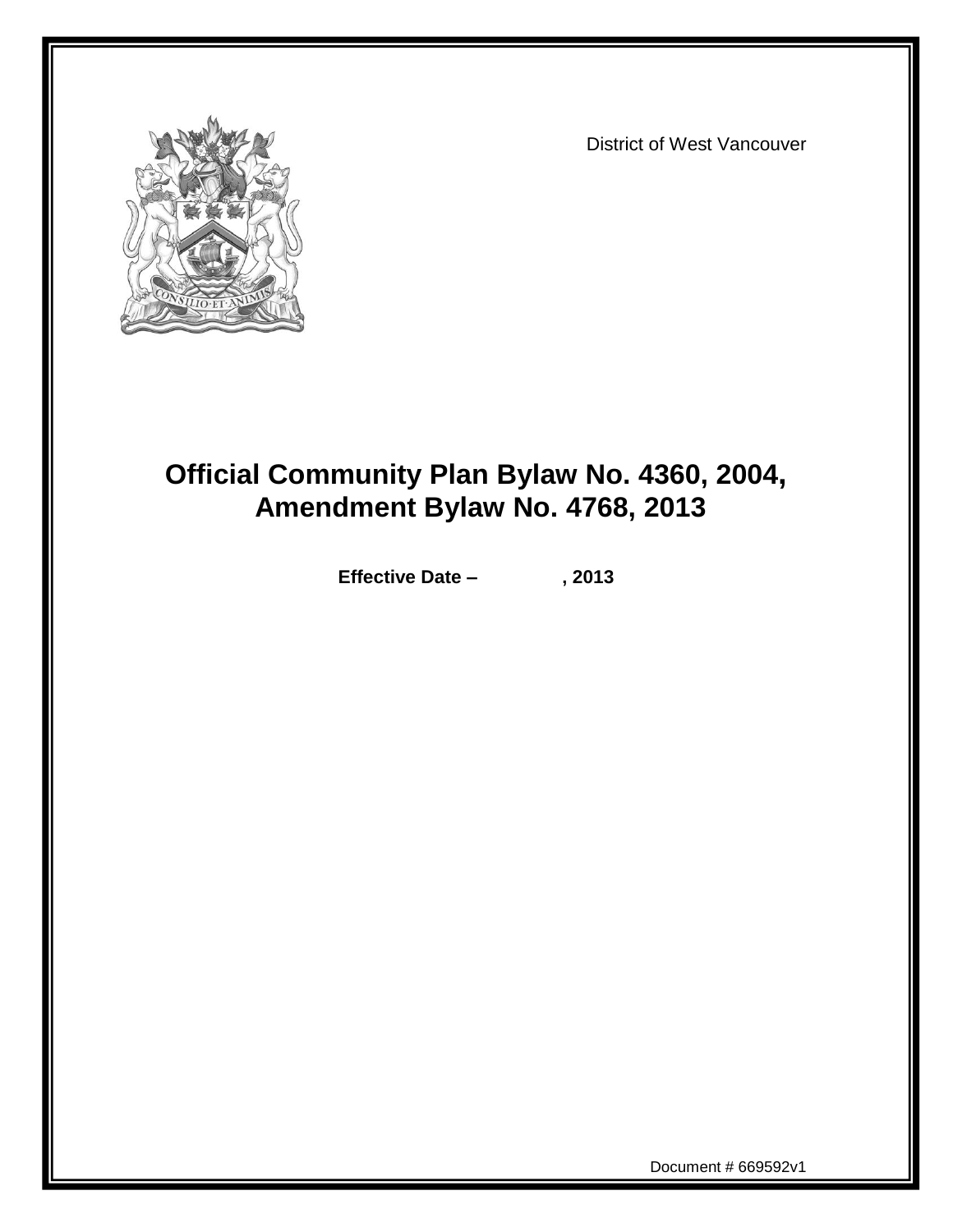### District of West Vancouver

## **Official Community Plan Bylaw No. 4360, 2004, Amendment Bylaw No. 4768, 2013**

WHEREAS the Council of the Corporation of the District of West Vancouver deems it expedient to provide for an amendment of the Official Community Plan to allow for the appropriate redevelopment of lands in the 1300 block Marine Drive, south side;

NOW THEREFORE, the Council of the Corporation of the District of West Vancouver enacts as follows:

### **Part 1 Citation**

1.1 This bylaw may be cited as "Official Community Plan Bylaw No. 4360, 2004, Amendment Bylaw No. 4768, 2013".

#### **Part 2 Amends Policy Section 4, Subsection C.**

- 2.1 Schedule A to Official Community Plan Bylaw No. 4360, 2004, Policy Section 4, Built Form & Neighbourhood Character, Subsection C. Commercial Areas Policies and Designations, Policy BF-C 4 is amended by adding the following as a new bullet at the end of the existing policy:
	- Following a community consultation process, Council in 2013 resolved that the special site bounded by 13th Street, 14th Street, Marine Drive, and Bellevue Avenue (known as 1300 block Marine Drive, south side) may be considered for comprehensive development providing for a mixed-use commercial/residential development not to exceed a density of 2.94 Floor Area Ratio and height of 7 storeys, exclusive of roof-top elevator overruns.

READ A FIRST TIME on October 21, 2013

PUBLIC HEARING HELD on \_\_\_\_\_\_\_\_\_\_\_\_, 2013

READ A SECOND TIME on The contract the READ A SECOND TIME on